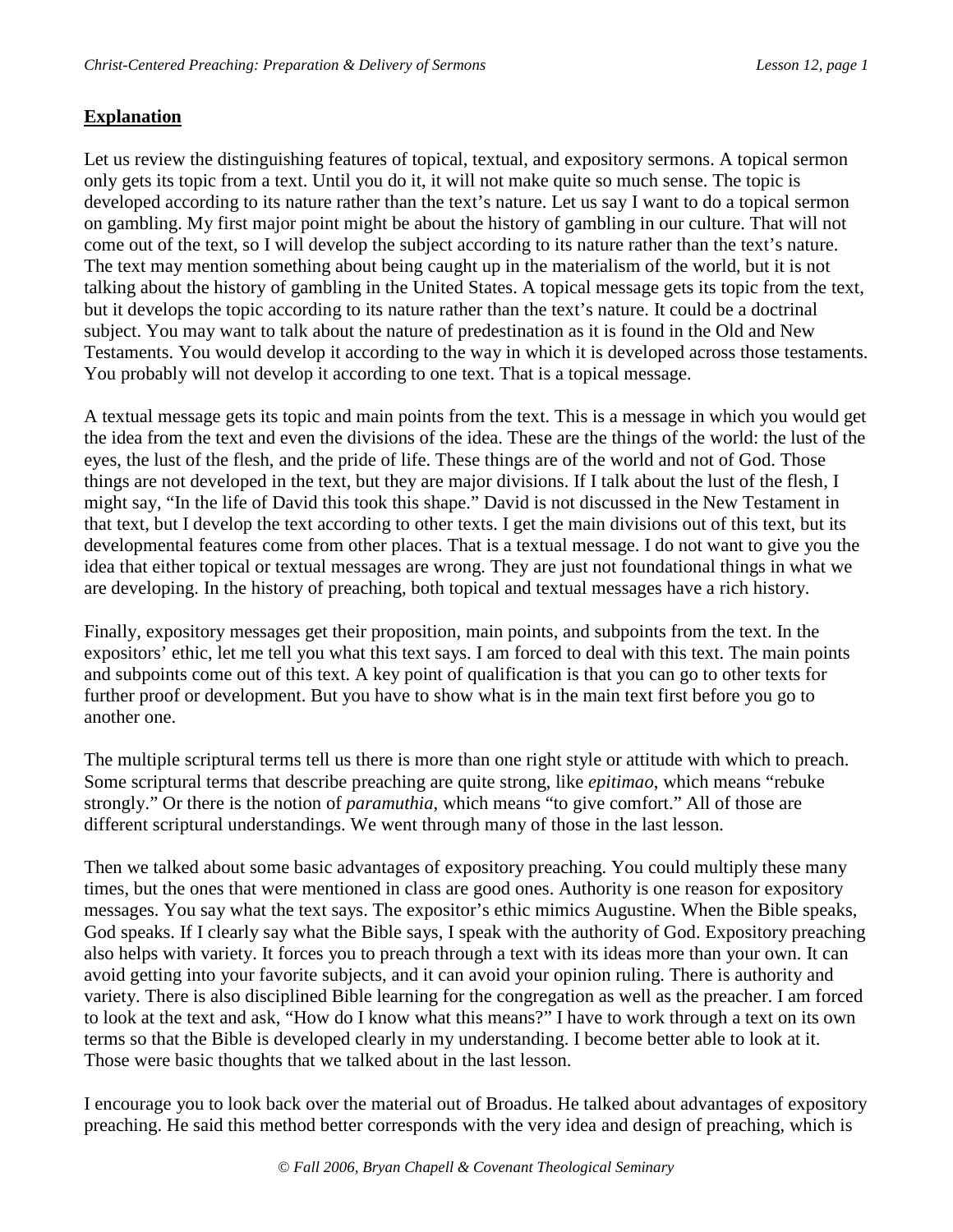to explain the text. Expository preaching does that with the authority of the text. He also says it is the ancient and primitive method.

We questioned that a little bit, saying it is the ancient and primitive ethic to make sure we say what the text says. In terms of the method of expository preaching, it is seen very little in the history of preaching prior to Broadus. Most of what you saw prior to Broadus was topical or textual preaching. It was not expository. Broadus gave us a methodology for expository preaching against the German liberalism that was creeping into North America. Expository preaching ensures a better knowledge of the Scriptures on the part of the preacher, the hearers, and the Scriptures in their connection. It causes sermons to contain more of pure Scripture truths and Scripture modes of doing things. Opinion is not ruling. Broadus' writing was primarily post civil war. He died prior to the twentieth century. His primary writing was in the 1850s with it hitting its stride in the 1870s. Broadus' multiple volumes and editions continued to be the most used homiletics throughout the twentieth century. It took many different editions. The final ones, which would have been to his great shame later on, were taken over by liberals. The later editions have very little reflection of the ethic that he tried to establish. Even here for years we used what was called the Witherspoon Edition. If you are in bookstores and look for a legitimate edition of Broadus, the Witherspoon edition is the classic edition that took Broadus at its best and melted it down.

So expository preaching gives occasion for remarking on many passages of the Bible that otherwise might never enter into one's sermons. It allows you to give important practical hints and admonitions that might seem to some hearers offensively personal if introduced into a topical discussion. They are here naturally suggested by the passage in hand. That is a lot of words, but it is wonderful pastoral wisdom. Broadus says that you can admonish people without seeming to point your finger at them. You are just preaching the text! Last week you were in chapter 1, this week you are in chapter 2. It just came up! You seem to address things that might be patently offensive if you have just picked it this week instead of if you were moving through the text. You can deal with very touchy subjects in a way that is not so personally offensive. It still has the authority that you need.

Finally, expository preaching greatly diminishes the temptation to misinterpret texts by excessive allegorizing or accommodation. Allegorizing is where you impose on the text what is not there. You may begin to spiritualize or say, "This means something," that you cannot prove this text means. The way that usually happens is imposing something from the New Testament on an Old Testament text. You do not take the text on its own terms, but it is icegesis. You bring something in that is not really there. It is somewhere in the Bible; it is just not what this text says. Expository preaching forces us to deal with the text on its own terms.

That was what we talked about last time. Let us pray, and we will move forward for this time.

*Father, thank You for Your goodness to us. Equip us this day, we pray, to learn what You intend for us for Your Word. Father, as we return here next time, we will be on top of our national elections. We are reminded to pray for those in authority over us. We remember a chief justice who has just been struck with cancer. We remember a president who will be chosen this next week who will be responsible for choosing new chief justices. There are many issues of life and justice that will be determined by the president and his choices for Supreme Court judge in the next few years. Father, would You, therefore, guide our nation. We know that righteousness exalts a nation. We pray that the one whom You would bring and allow this country to elect would be one who would honor Your Word. And we pray that there would be people more and more gathered around him as well who would reflect the principles of the Bible in the way in which justice affects this nation. Father, each of us probably has our preferences, but our greatest preference as men and women of God is that You would do what You know is best, for then*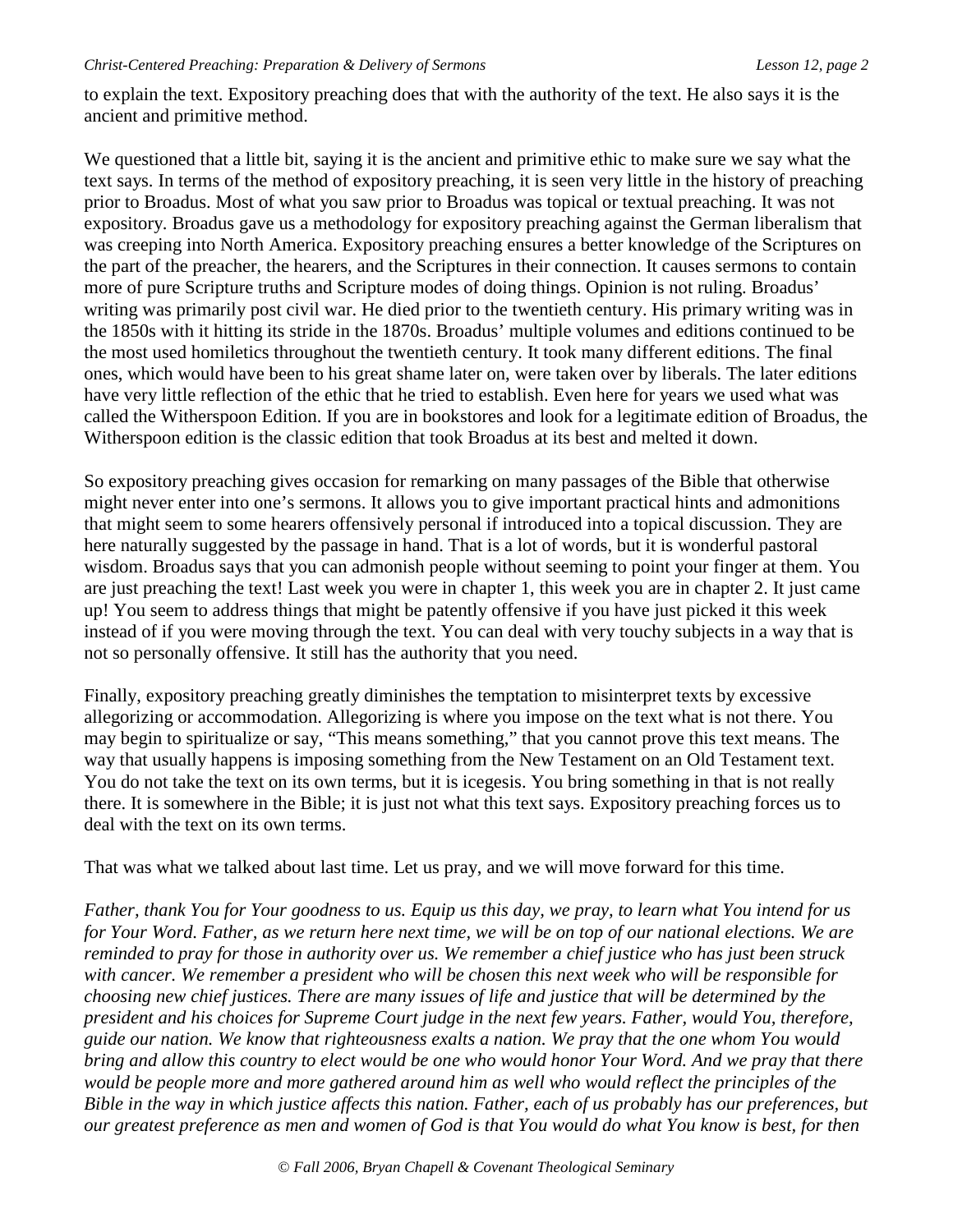*we would be most blessed. Help us, Father, even if it is a time of great hardship that would turn us back to You to depend on You. Help us not to look to our circumstances to determine Your goodness but rather to look to the cross. There, Father, is the character of our God revealed. We trust you for eternal things and ask your blessing in these temporal things. In Jesus' name, Amen.* 

The goal for today's lesson is to understand the basic nature and process of the explanation component of sermonic exposition. We have been creating a homiletic taxonomy as we have been going. We now have a lot of the pieces together. The Scripture introduction has the contextualization and creation of longing (C and C). Creation of longing is the harder of the two for us to do. Everybody gets contextualization: give me a little background on the text. But to say why you need to read something and go into it is the harder part to explain in terms of its importance, even as we introduce the text. Sometimes in contextualization you slice out the text. You say, "This narrative goes on for 78 verses, but we are not going to read the whole thing! Instead we are going to summarize a little bit, read a little bit, summarize a little bit more, and read a little bit more." We will tell people what we are doing and why we are doing it in the Scripture introduction. We will alert them that we will do some summarizing and paraphrasing, and usually you will read the key portions significant for the sermon itself. The other thing you can do when you slice out the text is say, "This is a very complicated text, and it has two major issues going on in it. Next week we will deal with the second issue. This week we will deal with this issue." That way everyone does not come to you at the door afterward and ask why you did not deal with the whole passage. You can remind them that you told them you would deal with the other topic next week. You can sometimes narrow your purpose in the Scripture intro by saying what you will deal with this week even though you know there is more there. So there is Scripture reading and an introduction that has various components in it. That leads to the proposition, which is made up of principle and application. Then you have the main points, which have their components: explanation, illustration, application. All of this leads to a conclusion.

In this lesson, we will look at what comes after the subpoint statement, still within the explanatory component. In essence, we will talk about what happens in the paragraph under the subpoint statement. Every subpoint is roughly a paragraph of explanation, so we will talk about what goes into the meat of the little bones there. The explanation component is the material that goes in. The explanation component answers the basic question, "What does this text mean?" We try to both do and avoid certain things. Stott says, "To expound the text is to bring out of the text what is there and expose it to view." The opposite of exposition is imposition, which is to impose on the text what is not there. If you do not understand the meaning of the text, you can impose on the text a meaning that is not there. You might impose inadequate understanding on the text. You might import information from your experience, from other texts, or from what someone else told you. In some ways it is twisting Scripture. Imposition is also to choose a text based on what you want to talk about. The text may refer to that topic in some way, but as you look at it, your opinion rather than the text rules. So experience, opinion, or ignorance may rule. Finally, other texts may rule in that you may not say what the text itself says.

We make sure we are on the right track when we think about the explanation's purpose. The explanation's purpose can be broken down into two categories. There is a theological purpose for explanation, and there is a homiletical purpose. The theological purpose of explanation is to confront the people of God with the meaning of God's Word. Homiletically, explanation has more explicit purposes. You should try to amplify, explain, or prove the main point or the subpoint that you just stated. It is pretty straight forward, except sometimes the tendency when you form subpoints is to form something that does not support the main point. We talked about a stool where we put the legs somewhere else. This material may have lots of good information in it, but it does not directly support the subpoint or main point statement.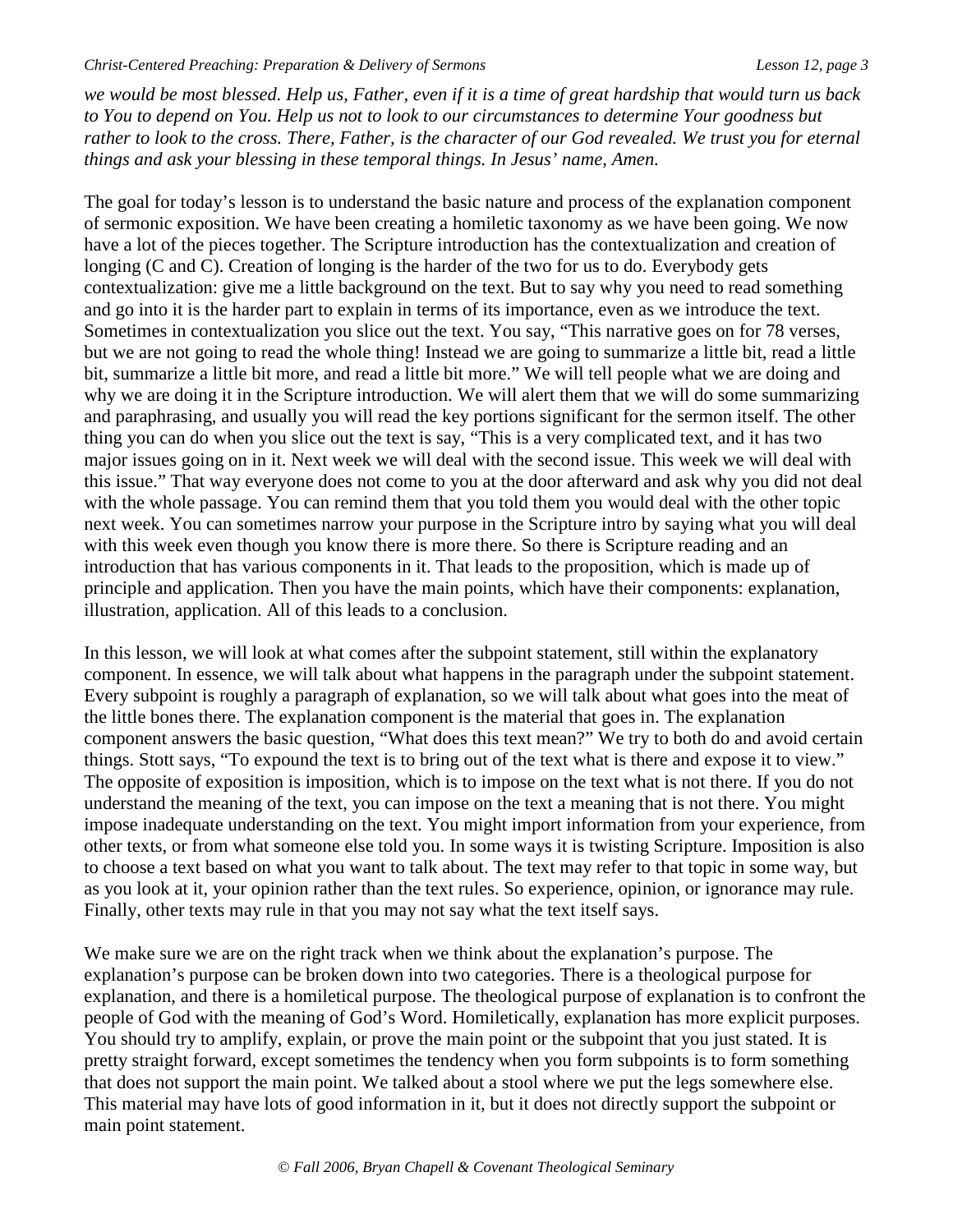Let us define explanation. Generally, explanation answers the question, "What does this text mean?" More particularly, explanation acts as the proof of the main point or subpoint statement and the warrant for its application. It is not either/or; it does not only explain what the text says. We always have this ethic behind us. My goal as a preacher is not just to data dump. I am not just a minister of information. I am a minister of transformation. As I bring all this information forward, I try to say how, with this information, I can exhort you to do what the Word of God requires. It has an end, *telos*, or purpose behind it. Proper explanation always, therefore, keeps in mind something that happened very early in the introduction. It is the fallen condition focus (FCF). As I deal with explanation, I should always come back and make sure I deal with the burden of the sermon. It is not just a data dump. I should not just give you information of some sort. The main points deal with the FCF, the subpoints support the main point, and the information that supports the subpoints takes us back to some exhortation that deals with the FCF.

In expository preaching, you make two proofs. First, you try to show that the text actually says what you just said. The second proof is also as important. It is to say, "As a result, I can tell you to do something about it." You do both things. You say what the text means, and you tell people to do something about it. You have the proof and authority of the text to do that. Where people get into trouble, particularly when they start preaching, is that they only think of the first side. They only try to prove what the text means. "This text really does support predestination." On the basis of that, you should urge them to do something. That has to come from the text and be part of the explanation as well. Explanation is not merely the transmission of information. It is the conscious establishment for the biblical basis for the action or belief the sermon requires of God's people.

Jerry Vines has a good way of summarizing this. He says, "Some have understood an expository sermon to be a lifeless, meaningless, pointless recounting of a Bible story." That is a knock on expository preaching! A preacher might say, "Let me give you a few thoughts on this text." They give information on the text, but they do not say what it has to do with those who are listening. That is often the caricature of expository preaching. Vine says, "I can still remember a very fine man deliver such a sermon from John 10. He told us all the particular details of a sheepfold in ancient Israel. We were given the complete explanation of the characteristics of sheep; we were informed about the methods of an oriental shepherd. When the message ended, though, we were still on the shepherd fields of ancient Israel. We knew absolutely nothing about what John 10 had to say to the needs of our lives today. This is not expository preaching." Expository preaching proves that the text means what you just said. And because of what you just said, you can prove with the authority of the Word that you must respond in a certain way. The explanation always has in mind both aspects of that.When we first think of what expository preaching is, we think of ourselves getting all our organization, exegesis, historical literary information, and even illustrations together. We try to move a great stone of explanation by getting information into peoples' minds. But expository preaching, even according to Broadus, is actually something else. It tries to get the application into peoples' hearts. The old line says, "We are not ministers of information; we are ministers of transformation." I gather the explanation, organize it, do the exegesis, and prepare the delivery. Everything I do is on the fulcrum of exposition in order to do application. This explanation component, the meat of the sermon, is not just for information transfer. It moves an idea to the listeners of what God requires of them. That is the scary part of preaching. You do not just tell them what they need to know, but you tell them what God requires of them.

In an expository sermon, subpoint statements must be taken from the expository unit. Explanatory material following the subpoint statement can refer to other passages, though. The subpoint statement has to come from the text. I have to be able to show that something I say is in the text. As I begin to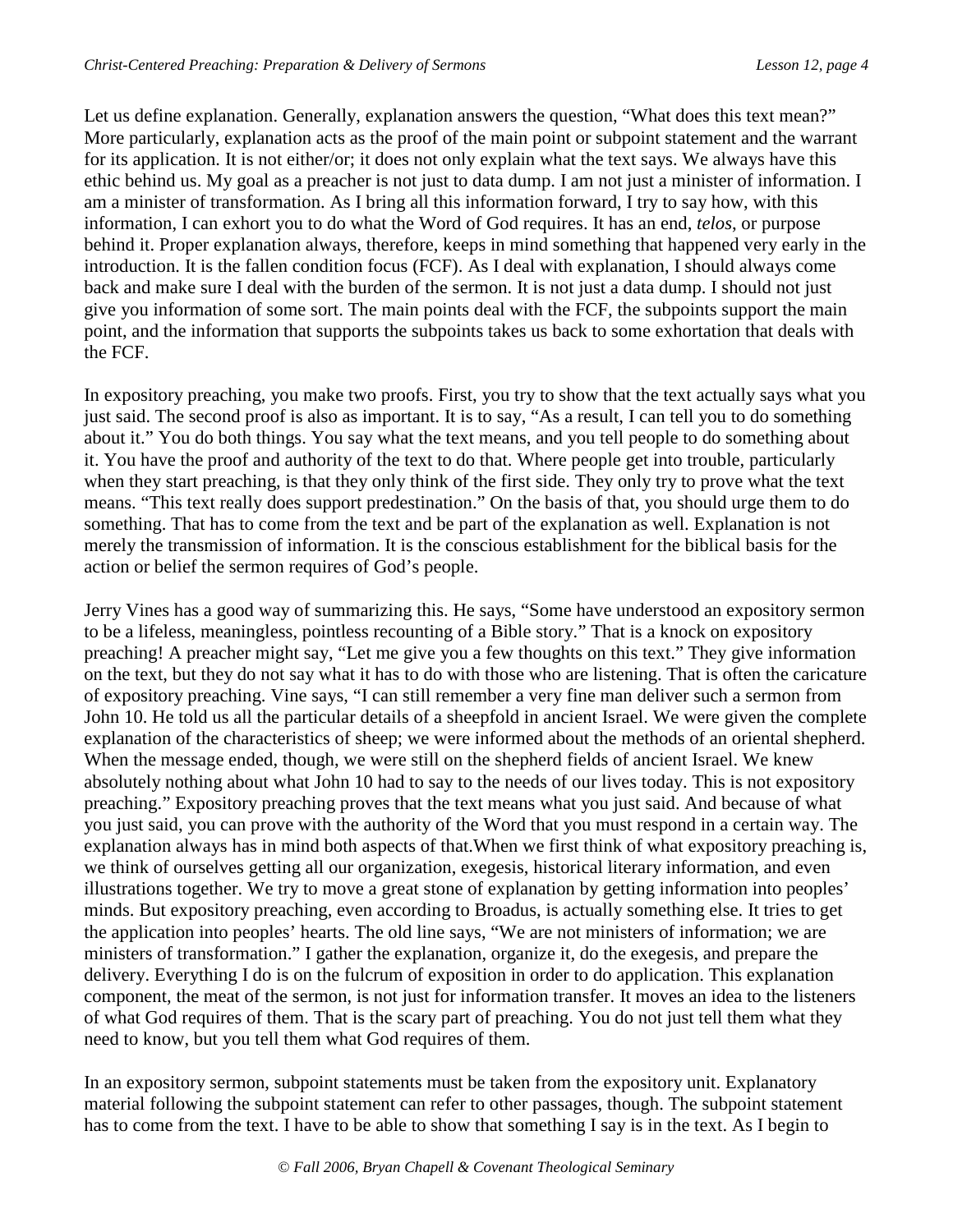support that statement, there is going to be some material in the text that supports it. But there may also be material from other texts that further supports it. That is legitimate. To be truly expository, I have to show the idea originates in the text. I did not just create it. To support that idea, there must be something in the text that supports it. But I can corroborate and build the case further by using other texts as well. I cannot, however, say, "Let us look at James to see what justification means in Paul's letter to the Romans." You cannot do that because they mean different things and use different words. To try to say what Paul means exclusively by going to James will mess you up. You can start with Paul and further it with Paul. You can say, "Not only do we see Paul saying it here, but we know, by what he said in the next chapter, even more." You can expand your expository unit. You might even have to say, "James uses the word 'justification' a bit differently. Do not get confused here. You may go to James and think that is not what it means. I want you to know that I know what James says, and he uses the word differently." You may actually refer to James within this material to show that that is what Paul does not mean. It is part of the explanation. It is something that can confuse people at points. We have talked about this several times, and I have said it at least once in each of the last three lessons. I want you to feel that expositor's ethic. You have to tell what this text means. To run over to other texts to do that breaks that ethic. In fact, it leads you astray. It is hermeneutically not sufficiently powerful to let me prove to you what the text says by going other places. In fact, I can make the text say anything I want by doing that. I want to take the text on its own authority. I can prove support in other places, but I need to at least start here to show the apostle or prophet's argument on his own terms. That way I do not twist Scripture.

Let me make some important notes. Explanation causes exposition. When I explain, I unfold the text and open up its meaning. Explanation forms the outline point structure of expository sermons. We talked about this early on. When we talk about subpoints, going back to our double helix, we talk about explanation. The illustration is not a subpoint. The application is not a subpoint. We will see in the lessons ahead that the subpoint's language actually goes into the illustration and application. You have to support and develop the subpoints before you get into the illustration and application. Subpoints are the instruments by which you form illustration and application. After all, you are going to apply what you proved was in the text. You have to prove it is there so that you can apply it. We will develop that as we go. This is a reminder that the skeleton or bones of the sermon is the explanation component.

There are three stages by which we prepare explanation. If you are in InterVarsity (IV) training, this will be very familiar to you. The three stages are observation, interrogation, and restatement. Observation says, "What is in the text?" Interrogation says, "What does it mean, and how do I know that?" Restatement says, "Now that I know what it means, how do I best communicate it to others?" For the next several minutes, we will take those pieces and begin to explore them. We will talk about their further implications.

Under observation, the best way to identify what is here is obviously to read the text. I have actually had the awful experience of standing in the pulpit, reading the text, and saying, "Uh oh! I have not prepared to deal with this!" I had begun to focus on a narrow part of the text that I wanted to talk about. Then when I was forced to read the text completely and all together, suddenly I was aware that I had not dealt with all that was there. As simple and easy as this sounds, the way in which we identify what is here is by reading the text. We absorb its particulars, we try to get captured by its thought, and we try to have it control us rather than vice versa. Spurgeon's famous quote is this: "Get saturated with the Gospel. I always find I preach best when I can manage to lie asoak in my text. I like to get a text and find out its meanings and bearings and so on. Then, after I have bathed in it, I delight to lie down in it and let it soak into me." I do not think it is a very pleasant image to think of Spurgeon sitting in a tub! But I love the notion of being a sponge and letting the Scripture just soak into you. That happens primarily as we just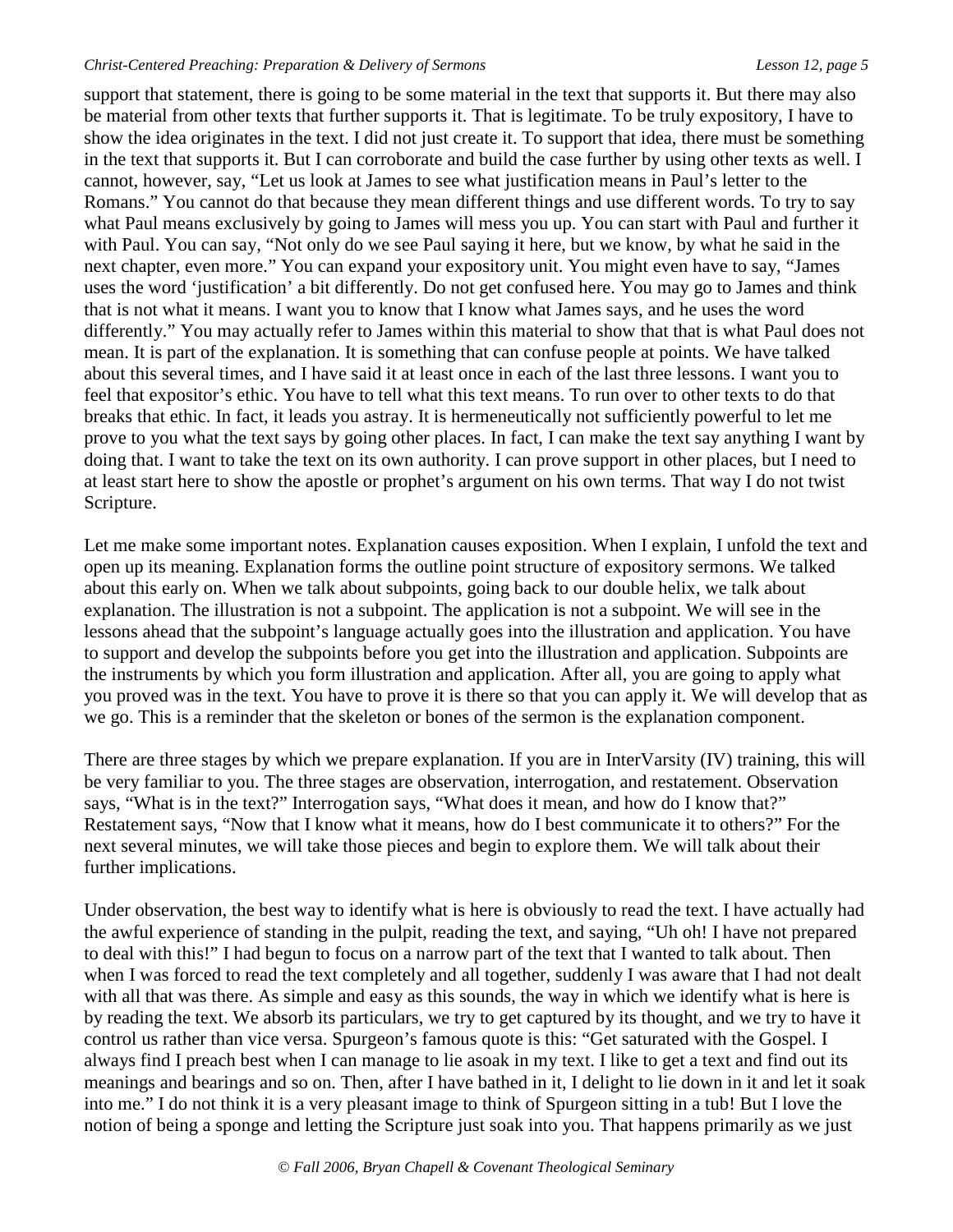let it come. Read, reread, and read again. Do I really understand what that text says, and am I letting it control me? The second aspect of observation beyond reading the text is to identify the text's features. As we read, we try to ask what is here by asking what words are being repeated. What does that name mean? Do I know what the destination or city is? Observation often makes use of the five W's and the H. They are who, what, when, where, why, and how.

The next piece is interrogation. Once we identify what is here, we ask what it means. In particular, we involve these subsidiary questions such as "How do I know it means that? How can I communicate it to others?" I am about to give you five major forms of explanation that fill up this meat under these bones of subpoints. These are types of things that we do in these paragraphs under the subpoints. The first way that we show what the text means is by plain statement of the text. In other words, I may say, "What does it means when Jesus says, 'Pray and do not give up?' It means to pray and not give up!" This is plain statement of the text. If plain statement of the text is the way that I explain the text, then the form of explanation is simply repetition. If plain statement of the text makes it plain, then mere repetition of the text is what actually goes under the subpoint. It may be a paraphrase of the text, but it merely repeats it. Restatement of what the text says works about 80% of the time to explain the text. It is strange, but it works. There are other things to do in the remaining 20% of the time. But a lot of the time, the shortest distance between two points (what you know and what they can know) is simply to repeat what the text says. Point out that portion of the text that will support that subpoint statement.

The second major thing that happens in explanation to make clear that your subpoint is in the text is to point to contextual features. We explain the context of the text. My rubric is "Context is part of text." Sometimes people wonder if they can mention what is around the text. Of course they can. If Paul is in prison, it will explain a lot of what he says and how he says it. If we are in the Passover service, your knowing what the different cups mean explains what Jesus is doing as He distributes the elements for the Lord's Supper. There are two forms context features: literary context and historical context. For literary context, you might talk about the genre. It could be poetry or a Proverb. If it is a Proverb, it is not a promise. You could also point out surrounding verses or chapters. There may be author commentary, something the author says in a preceding chapter that bears on this. Or how does God Himself comment in other places on this? The other main form of context is historical context. What are the events, the people, and the ethnography? One of the famous books that deals with the New Testament is *The Life and Times of Jesus the Messiah* by Alfred Edersheim. For a generation, it told people what they did not know about the life and times of Jesus. It explained what they were talking about when the disciples went through the fields and husked it in their hands. He talked about how wheat, not corn, in our explanation, is actually what they were doing. They would take the husk off and eat the kernels. If you did not have Edersheim to help explain what was going on, it might not make sense. Understanding the life and times of the people is part of the historical context.

What everybody expects the explanatory component to be is the third major component, which is exegesis. The material that goes under the subpoint is your exegetical insight. What exegetical insight proves that subpoint statement? I have five possibilities of how we do exegesis. There could be many more, but these are ones that we do over and over again.

The first form of exegesis that is very common is definition. We may give a definition of what that original language term meant, often in our contemporary terms. Sometimes we give a definition in theological explanation. How does propitiation differ from expiation? Propitiation is a substitute to turn away wrath whereas expiation turns aside wrath. These are only slightly different, but it is a very important nuanced difference that people may need to know between key biblical terms. So you may need to give a definition.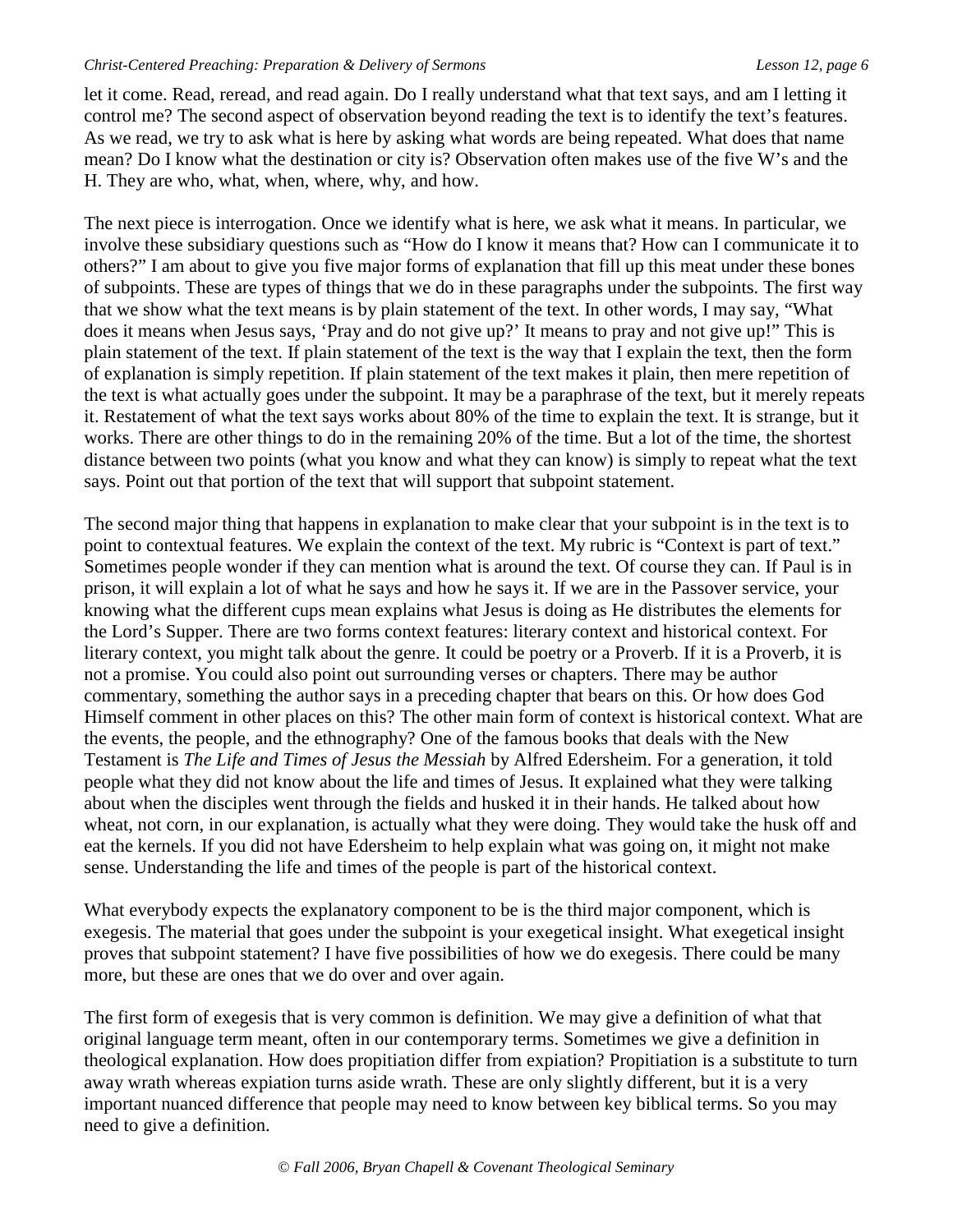Grammatical insights are another form of exegesis. You can give the tense, gender, case, mode, and modifiers of a word. In Luke, Jesus says to the Pharisees and the Sadducees, "The reason we know that there is a resurrection is that God said to Moses, 'I am the God of Abraham, Isaac, and Jacob.'" That is Jesus' own proof for the resurrection. The tense proves the resurrection. It is present tense. "I (still) am the God of Abraham, Isaac, and Jacob." Jesus actually uses an exegetical argument of the present tense to prove the resurrection. It may be important for you to know that in Galatians 5 the language is singular when it says, "The fruit of the Spirit is love, joy, peace, patience, loving kindness…" You often hear people say in common language, "the fruits of the Spirit." They say it as plural. But when you make it plural, you can create a sort of excuse for yourself. "The reason I am not kind is because I do not have that spiritual fruit. I have the spiritual fruit of patience, but I do not have the spiritual fruit of kindness." In saying that, you have made different fruits. But Paul in Galatians says it is all one fruit. Those who have the Spirit display all of these things. It is not this or that; you have all of these characteristics. You cannot dodge and say you will take one and not another. In that example, you simply say it is plural or singular. That is an exegetical insight that allows you to make some exhortation based on it.

The third exegetical tool is comparison passage usage. You can look at various places and ask how it is used elsewhere. You could say, "Paul actually uses this word only once" or "Paul uses this word 13 times in the book of Philippians." The frequency of a word or the way it is used in other places sometimes gives us insight.

The fourth form of exegesis is to use comparison translations. You hear pastors do this all the time. "The New International Version (NIV) says it this way, but the English Standard Version (ESV) adds this richness." It is not wise to say, "The NIV really messed up here." When you speak that way to people it can create doubt about the Bible. People do not normally think about the translation that they look at as a translation of the Word of God. They think, "This is the Word of God, but what did the preacher just say? He said it is messed up. So it must be messed up in other places. How do I know where else it is messed up?" That is one problem that can happen. It also comes across as arrogance when we say that the translators messed up. The Bible is messed up, and I am arrogant. Is not this a wonderful pastoral approach? There is a way to compare translations to actually help people have further trust in the Bible and further appreciate you. You can tell them that the translations differ, but there is something good about that. You can say, "This translation expands our understanding. We gain a richer understanding by.…We even learn more by looking at…" There are many positive ways to look at it instead of simply saying, "They are wrong." Then you can feed people's need and desire to know more.

The last aspect of exegesis is structural or linguistic patterns. We looked at this in the Sermon on the Mount. Jesus indicates His change of subject by saying, "You have heard it said, but I say unto you... You have heard it said that a man who commits adultery sins, but I say to you that a man who even looks at a woman with lust in his heart has already committed adultery." This is the last major giving of the Law, and it is the highest reading of the Law. Jesus not only says what behavior is wrong, but He notes what in your heart is wrong as well. That too is going to be judged by God. We often take the Sermon on the Mount out of context when we read it as the perfect law of God for the kingdom and say, "Therefore go do it." The Sermon on the Mount was the highest and perfect law of the kingdom. Jesus gave it so early so that you would know that you cannot do it. Therefore you must turn to someone other than you. You must now look to His ministry. It is all the right moral instruction. But if all we have done is stopped right there, we have not presented the text in its context. What was its intention? What was Jesus doing as He gave this last and highest reading of the Law in terms of pointing to the ultimate purposes of redemption? There are other linguistic patterns. We know that Hebrew poetry sometimes follows acrostics. Hebrew poetry does not rhyme; it uses parallelism. If you want to know what one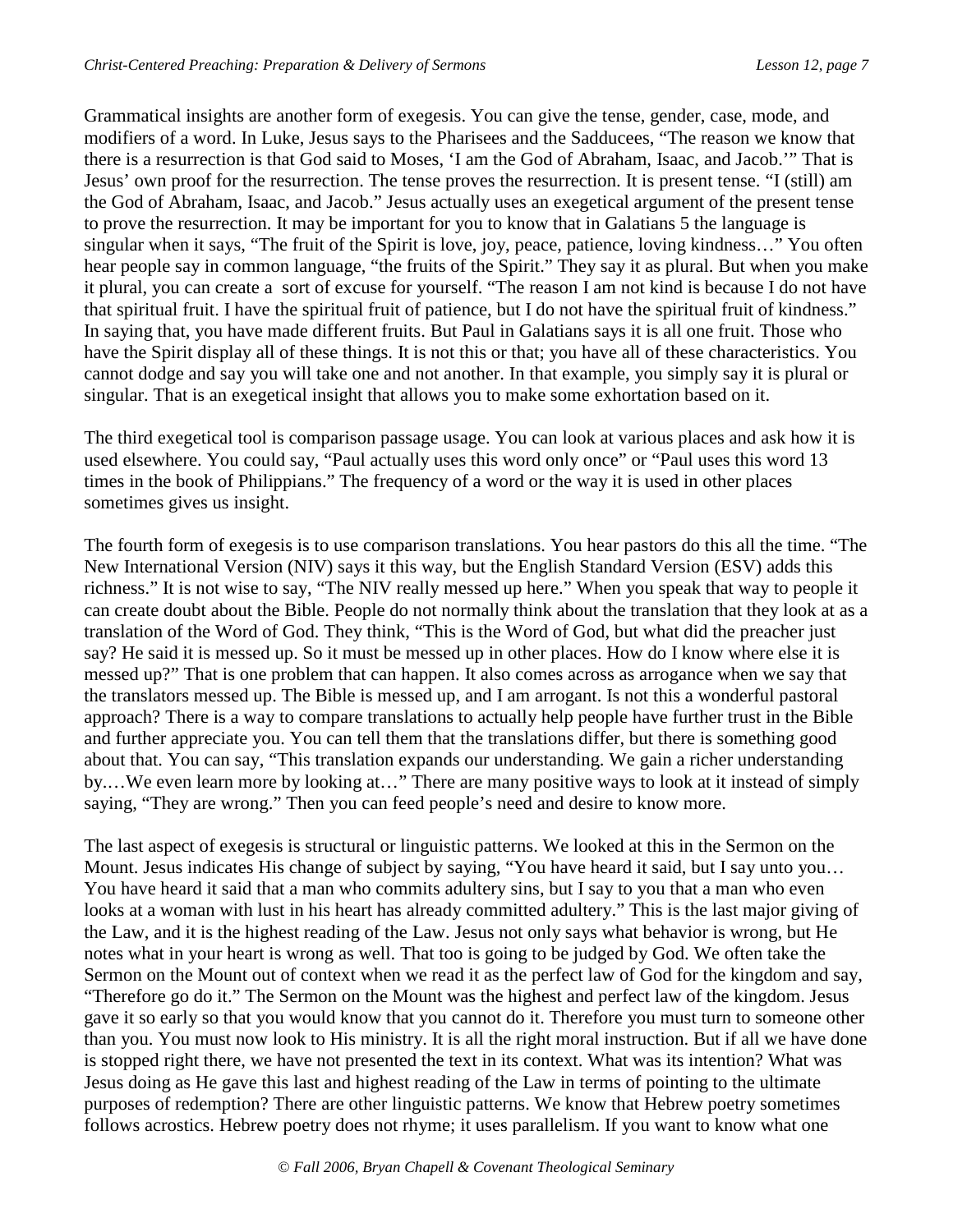phrase says, look at the one ahead of it. It typically will say it a slightly different way. If you do not understand what this phrase says, look just before or after it. There will usually be some parallelism that reflects the meaning of that phrase. It may be a contradictory meaning or a furthered meaning. Poetry always functions in tandem statements of chiastic structure. Knowing that may be part of your explanation.

Another form of interrogation in explaining is expert witness. So far we have plain statement of the text, context features, exegesis, and now expert witness. There are two forms of witness: human commentary and divine commentary. Human commentary explains what the text means by quoting Calvin, Hendrickson, or some other human commentator. Divine commentary shows what God explains a passage to mean. For instance, God explains Isaiah 7:14 in Matthew 2. We know that *alma* in Isaiah 7:14 means virgin versus young maiden because of Matthew. There may be divine commentary that looks at other texts.

Last, there may be logical proof in explanation. I may simply use logic to prove what I mean to say. There are infinite variations of logical proof. Let me give three basic ones: cause and effect, evidential proof, and necessary implication. You could say, "The Bible itself says the Gospel is true in terms of Christ's resurrection because so many people witnessed to it and the church grew so fast." Paul himself in 1 Corinthians says, "This is how you know the resurrection is true. People you still know say it happened." That is logical cause and effect that is explained. There may be evidential proof. Some of you may remember Romans 8:26 from last time. Many people say that the groanings that are mentioned in Romans 8 are ecstatic tongues. But the groanings are used three times. Two times they refer to "The whole creation groans as in the pains of childbirth, waiting for its redemption and the redemption of our bodies." The groanings are not described as ecstatic language; they are described as the crying out pains of childbirth. It is unlikely that when you talk about the Spirit speaking for us with groanings too deep to utter that it is talking about ecstatic language. The very word has been used twice already to talk about screaming, great pain, and not ecstatic language, within the same passage. Another form of logical proof is necessary implication. The reason you know this means something is it is a necessary implication out of the text. I say that you must be born again before you can believe. Much of our culture says you must believe in order to be born again. Jesus said to Nicodemus, "Unless a man is born again, he cannot see the kingdom of God." Until he is born again and the Spirit is at work in him, he cannot see the things necessary to believe. Being born again, regeneration, has to precede justification, rather than the other way around. Justification does not lead to being born again. You cannot believe in order to be born again.

You could multiply those things many times. I just wanted to give you some basic tools and examples. When you look at sermons, and when you begin to see these subpoints and the paragraphs of material under them, you will see these things. You will see telling context, repeating the text itself, giving some exegesis, giving historical background, and giving logical proof. That is the material that goes into that meat of the paragraph under the subpoint statement. Subpoint statements summarize it, and this is the material that supports the subpoint. A lot of this is common sense, and this is where we do these things in the sermon. Typically under the subpoints is where a lot of the information that you learn in seminary is put.

Sometimes you get divine commentary in the New Testament that comments on the Old Testament. You end up preaching on both texts, but that is not a bad thing to do. For the expository unit, you may actually declare both texts to be your expository unit. I did a sermon about two weeks ago in which I preached from Numbers. I very much needed 1 Corinthians to comment on that. I wanted both to be my text. I said, "Paul says this means this, so when I read this, I want you to see Paul's direct commentary."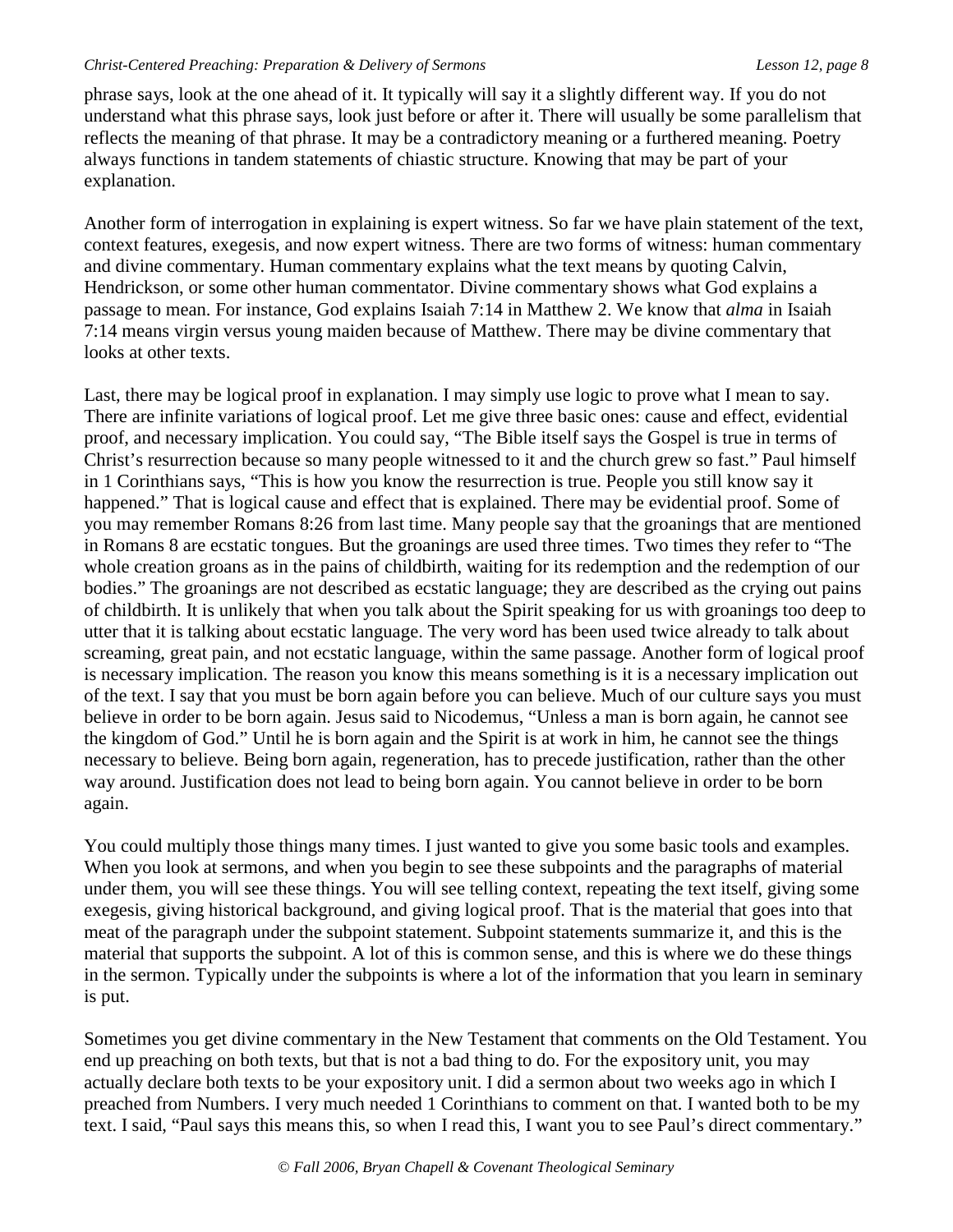That is not icegesis because I am still using the authority of God to say what the text means. "Here Paul specifically says that Christ is the Rock." I want to know how the rock is reflected in Paul's writing, so I use both texts. I might start in Numbers and later on say that we understand how Paul addresses this. That is a little different than on my authority using a text to explain a text where the Bible itself does not bring the two together. Where the Bible has made a reflection at times, you might feel that you cannot explain it without bringing in both texts. You will need them both in order to do what the Bible says.

There could be an overlapping of different types of explanation. For instance, the context of Psalm 119 is a sevenfold repetition of the Hebrew alphabet. That is its context, and at the same time it is part of its pattern too. The idea of the Law of God being perfect is repeated in two different places, so in the second place, part of the context is what has already occurred. It is also part of the pattern of what occurs. There could be, in many of these things, an infolding of the different distinctions. I do not think you can differentiate entirely between exegesis and pattern. There will be categories that implode in those things.

Realize that you cannot do all the forms of exposition in any one main point. That would be a long sermon. We had the preaching lessons last week, and it was even in the Westminster Directory of Worship that Stephen Phillips actually wrote of preaching, "Do not feel that you have to prosecute every doctrine of the text." You do not have to use every method. How do you know which method to use if you have all these alternatives by which to make something clear? Use what is the most efficient to make the text plain and to prove what you need to prove. It may be determined by the nature of the audience or the nature of the text. My goal is to be as efficient as possible. Once I have proven it, I need to move on and not keep using other methods. I need to use the one that is most effective and so forth.

Let us go onto restatement, which is the last aspect of how to best communicate the meaning. There are three points here: organize, crystallize, and memorable-ize. To organize, you seek to sequence and subordinate. We sequence so that we can cover the territory. Have I covered all the verses? You will not cover them all equally. You make prudential choices about what needs to be addressed, but you still need to make sure that you have covered the territory. To subordinate, you prioritize. What really needs to be addressed at greater length, and what does not really need a lot of explanation? Let me tell you about one of my favorite cartoons on preaching. This is what you should try not to do. The pastor says, "Verse 33 is one of the most difficult and controversial passages in the whole Bible, so let us go to verse 34!" That is when you know you have not covered the territory. It is tempting at times, because there are things that you know you will not have time to cover or those things will be hard to talk about. So you want to just move on. When you cover the territory, it is particularly with respect to problem aspects. You know you need to spend more time on verses that will cause people to get hung up. Particularly with regard to problem aspects, we cover the territory by how we organize. Crystallizing is trying to be as efficient as possible. We crystallize our material. We divide what is lengthy, and we group what is numerous. You may have read passages where there are lists of things. The fruit of the Spirit is one example. You might deal with the lost parables in Luke 15. You might think there are too many things for you to cover sequentially, so you may have to find ways to group things together. I may have to deal with the things that are lost and the things that are found in Luke 15. There are many things lost, but I may have to group them if I want to deal with the whole chapter. I could deal only with the things that are found later. It may be a two-point message, though I recognize there is a lot more sequence there.

When you identify your expository unit, you may have a verse that you know is particularly problematic and is going to distract from what you want to address in the sermon. Your Scripture intro is a place to say, "Folks, I know that verse 3, which talks about the unforgivable sin, is a very difficult passage. We are going to get to that next week. For now, this week, we are going to deal with the assurance that we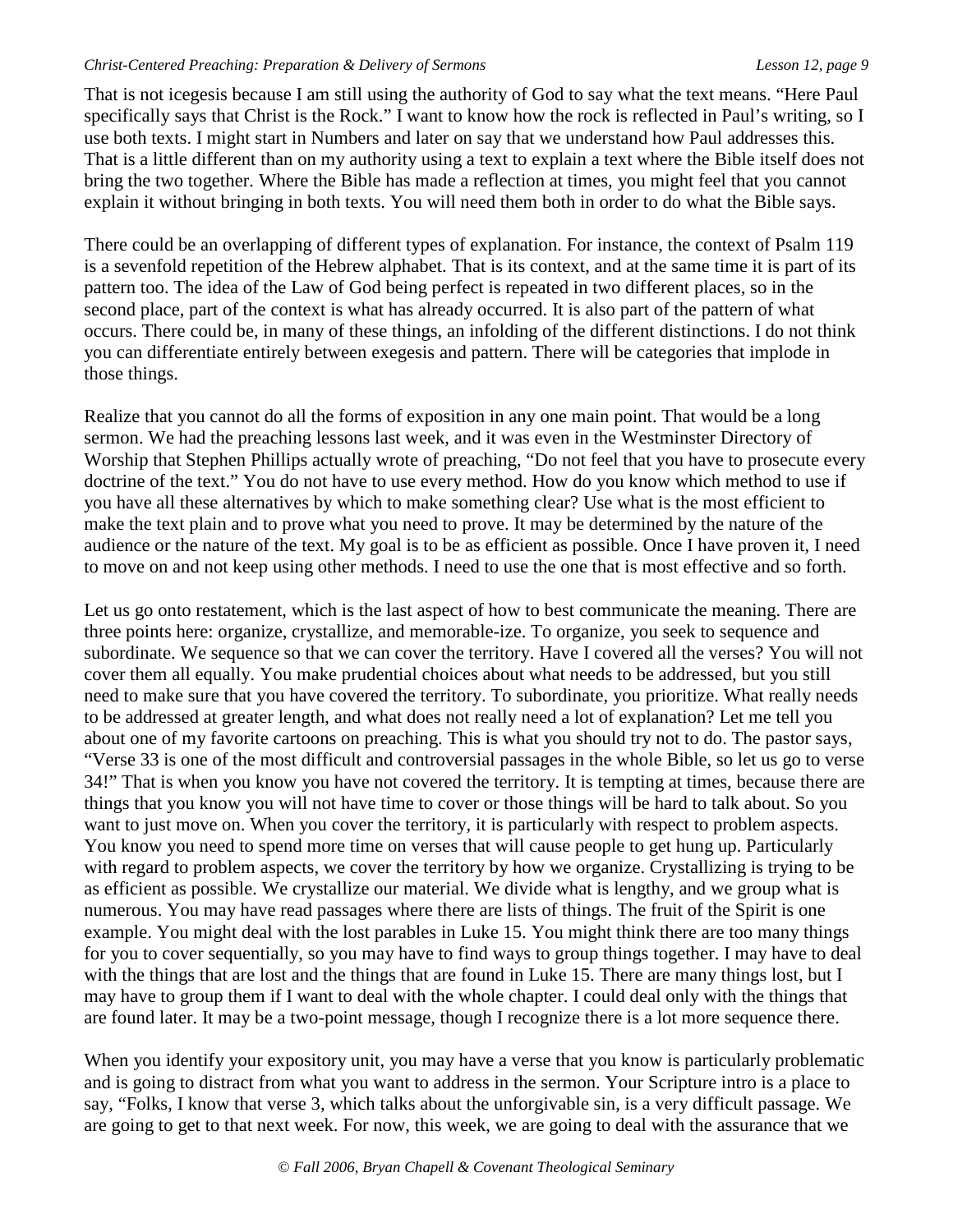have in things that are clearly forgivable." I have sliced out the text. I have said, "I know this is a problem, and we will deal with it later. Allow me at this point just to deal with these assurances that we have. We will come back to this another time." You will get in trouble, though, if you never come back to it! They will say that you gave them a false read. You can slice out problematic parts, narrow your purpose, and be fine as long as you have clearly told people why you narrowed and how you will deal with the fact that you narrowed it.

After organize and crystallize, the third aspect of restatement is memorable-ize. This is a made-up word, but I made it up because it is one of the forms of putting things in memory. It is known as a neologism, to make it stick in some way. I did this by putting "izes" at the end of these three distinctions of restatement: organize, crystallize, and memorable-ize. When I use the word memorable-ize, it is an example of what I am trying to say. One of the things that is a mark of really great preachers is they love to communicate. They just love doing it. They love watching people's lights go on. They love learning the tools that make things stick in people's memory. We can organize beyond just academically saying what is in the text. We should want to make it stick with people a bit and make an impression. We are trying to find ways of making the outline stick in people's memory. As we word main points and subpoints, so far you have concentrated on using key terms. We said to make parallel statements with key word changes. Over time, we will begin to learn ways of making those key words stand out. The classic way that you can make key words stand out is by using alliteration. The key words can start with the same consonant. A slight difference is assonance, where they start with the same vowel. The idea is that they start with the same letter. This particular outline I just gave to you did not start with the same sound, but it ended with the same sound. That is another way of making it stick. You could use strong graphical images. "Satan's ways are a web. Satan's ways are a trap. Satan's ways are a cliff." Strong graphical expression is another way of trying to make things memorable. Eventually you will get beyond feeling like you have to use the very words of the text when you make your outline. You will begin to realize you are obligated to the truth of the text. Many times the words of the text will help you do that. I will say something and tell people to look at the text. They will look down and see those same words. That is great. Other times you actually want to use new words, not necessarily created words, to make the truth stand out in people's minds. Then I can support it with the material of the text. Great communicators sometimes have to group concepts together or break things apart. Always they try to figure out how to make it stick in your mind. That calls on us not only to be academic but also creative. This is where preaching starts to take on an artistic form as well. How can I really make this stick in a way that actually gives me some joy to see lights going on when you hear it?

Having talked about creativity, let us talk about simple things that go on when we explain concepts. There are two steps of explanation's progress. We have said that there is a subpoint and material that comes under it. If you were to actually break this down, here is what happens. You state what the text means, and the material under that shows how you know it. Even though we have gone through all of this material of different forms of exegesis and context, we are really only stating what the text means and showing how we know it. That is what happens in a sermon. That is the progress of the thought. Here is the way that we actually present it. There are three stages of explanation presentation in the typical main point or subpoint. First, we state the truth, and then we place the truth. You will hear the preacher say something like, "Look with me in verse 2. It says…" I state the subpoint statement, and then I place the truth. Look in the text where that is. If it is a context feature, I will say, "The way we know this is because Paul was in jail." I place him in jail. I place where I got the knowledge. State the truth, place the truth, and prove the truth. State, place, prove.

In academic training, the most difficult of these to do is to place the truth. We usually forget to do this. We state a truth, and then we start running off with our explanation of doctrine. We just start rolling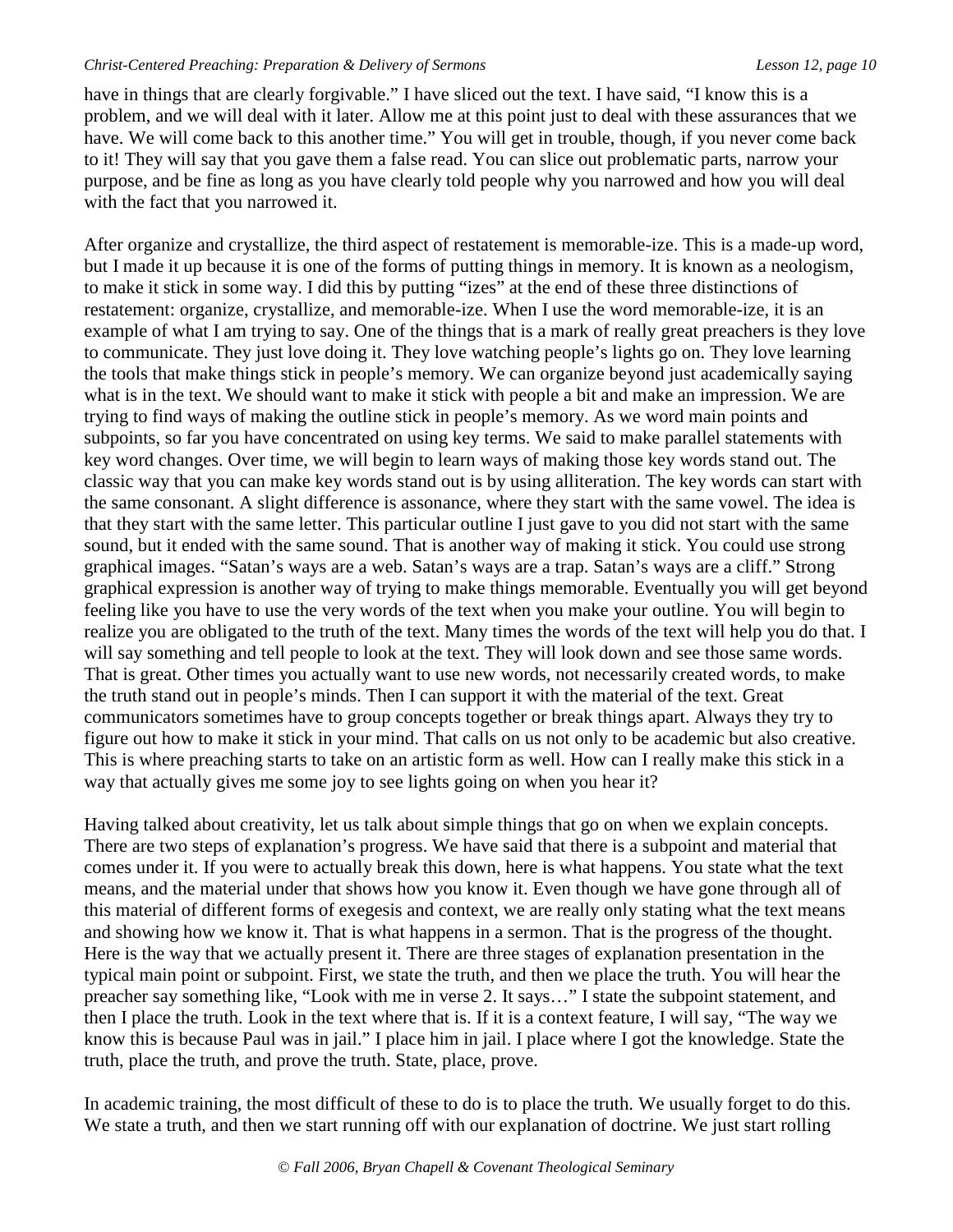instead of saying where the text says the truth. As you prepare your sermons, highlight in your notes that that is the most common trip. People will state something that is true somewhere in the Bible, and they will begin to explain it, but they will have never shown where it is. "Look with me in verse 2; right in the middle of the verse it says…" To place it is the very thing people are hanging on the edge of their seats to have you do. They all say at the end of the sermon, "Where was that in the text?" State the truth, then place it. When you do that you put such high hermeneutical observations on yourself that you almost cannot help but to speak with authority. "Here is what I said. There is where the text says it. Now I will prove to you the text says that." Once you have placed it in the text, you have very high authority for the things that you say.

Sometimes the subpoint answers the question why. My main point may have an analytical question, which is a "why" question. The main point might say, "We can trust God. Why should we trust God?" The subpoint may say, "First, He knows what is going to happen." We will still say, "Look at verse 2, where it says that." I will still answer the question and show where in the text that answer is. Then I will prove that the answer is there.

You are not just elaborating on the main point. You support or prove that the main point exists within the text material. It is a little rubric, but if you get it, it almost makes preaching easy: state, place, prove. Already this semester, you have probably thought, "I never really thought of sermons being explanation, illustration, and application." But once you learned it, you listen to sermons and hear that pattern. In the same way, once you hear this pattern, you will hear it in sermons over and over again. "My pastor does that! He states something is true, points to the texts, says where it is, and then he proves it." Once you see that you may think, "I can do this! Now I see how this is going." It is not just a long essay. It is an essay that proves what the text says in its particular places. State the truth, place the truth, prove the truth becomes a very standard pattern. After we have done those things, we will also illustrate and apply the truth. In a classical order, we state, place, and prove the truth, then we will illustrate it and apply it. We will vary this some later.

Let me make some small reiterations for us. First, in your sermons, the anchor clause is established just before or after the proposition, possibly early in the first main point. When you do main points, you know that the subpoints are about the developmental clause or magnet clause. The anchor clause is developed just before or after the proposition or early in the first main point. It is the foundation of all that follows. If it takes you five paragraphs to prove the anchor clause, it should not be the anchor clause. There is too much material behind it. The anchor clause is usually something pretty obvious and plain from the text. It is the foundation for the rest of the things that you will explain. Second, the developmental clause becomes the magnet clause. It is the side that changes for the remaining exposition. The exposition within the main points focuses on the developmental phrase's distinctives. The developmental phrase acts as the magnet attracting the exposition. The subpoints are about the magnet clause. Third, lengthy explanation is developed with subpoints that support or prove the magnet statement of the main point. If your explanation has gone on for two paragraphs, you still need subpoints. The ear needs it even though your eye does not think so. It is a strange thing. That is the difference between an essay and a sermon. Your eye will say, "That is easy to read. I can go through that." The ear typically will need road signs through that material. If you have a main point without subpoints and you have a long paragraph of explanation under that main point, you are all right. But if you have two or three paragraphs, you need subpoints. Main points do not have to have subpoints. But if you have one subpoint, you have to have at least one more. If you only had one subpoint, it should have been the main point.

If you have an interrogative subpoint, it should be worded in parallel with the other question subpoints.